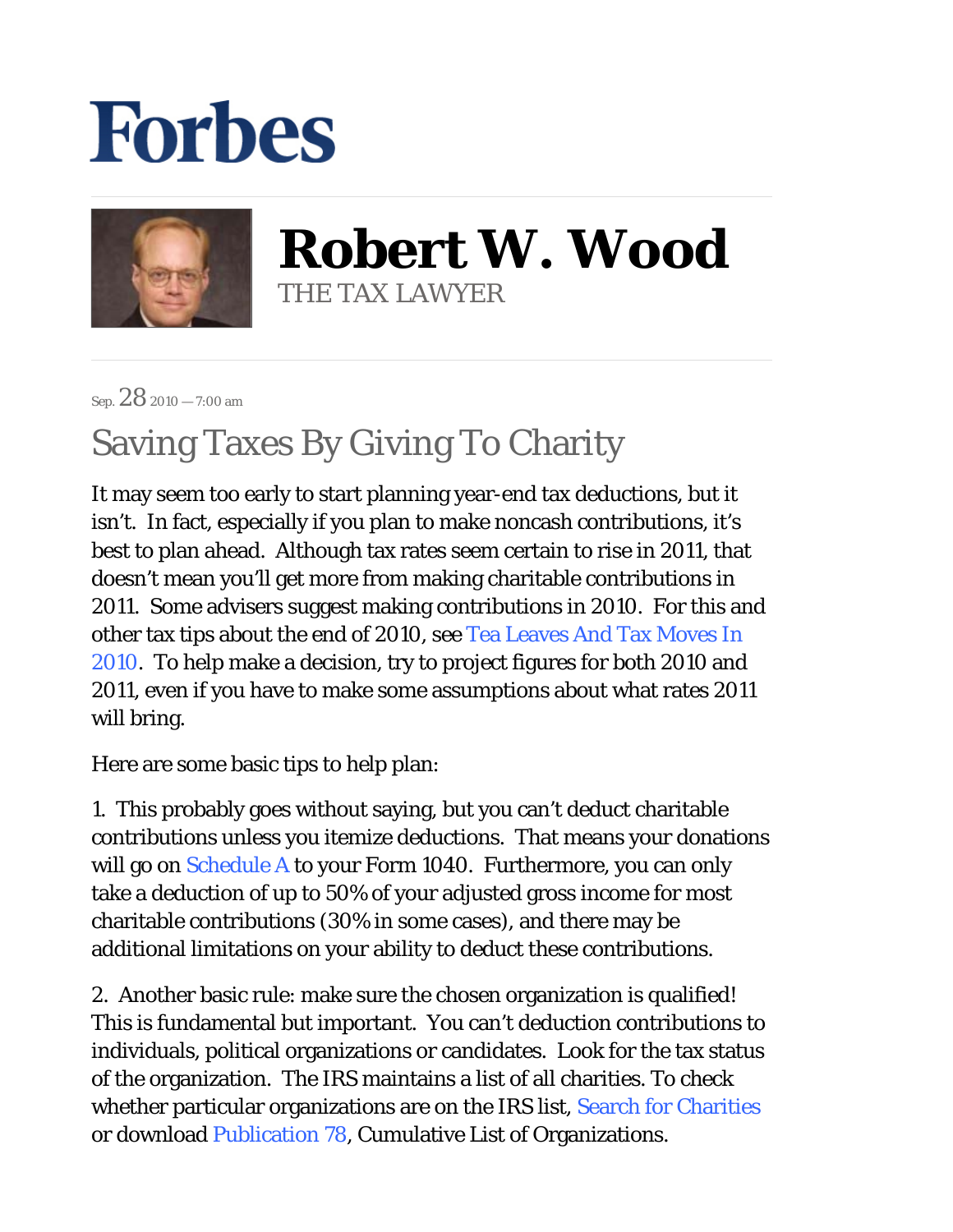3. You can't deduct the value of your time or services. This is so even if you bill by the hour and donate many hours of otherwise billable time to charity.

4. If your donations entitle you to merchandise, goods or services, you can only deduct the amount exceeding the fair market value of the benefits you received. So if you pay \$500 for a charity dinner ticket but receive a dinner worth \$100, you can deduct \$400, not the full \$500.

5. Donations of stock or other property are usually valued at fair market value. But there are special rules for donations of vehicles.

6. Clothing and household items must generally be in good used condition or better to be deductible.

7. To claim a deduction for money you donate, you must maintain a bank record, payroll deduction record or written communication from the organization containing its name, the date and amount of your contribution. Cash contributions without any record don't cut it. For text message donations, your telephone bill will suffice if it shows the name of the organization receiving your donation, the date and amount of the contribution.

8. Cash contributions of \$250 and up must be supported by even more. Here, you'll also need a statement by the charity showing whether the charity provided any goods or services in exchange for the gift. If you make a property contribution worth \$250 or more, you must also retain a statement by the charity describing the property and its value.

9. If your noncash contributions for the year total over \$500, you must complete IRS Form 8283, Noncash Charitable Contributions, and attach it to your return. See Form 8283, Noncash Charitable Contributions. For the IRS Instructions to Form 8283 click here.

10. If you donate an item (or a group of similar items) worth more than \$5,000, you must also complete Section B of Form 8283, which requires an appraisal by a qualified appraiser. A "qualified appraiser" must meet IRS criteria, so allow time for these formalities.